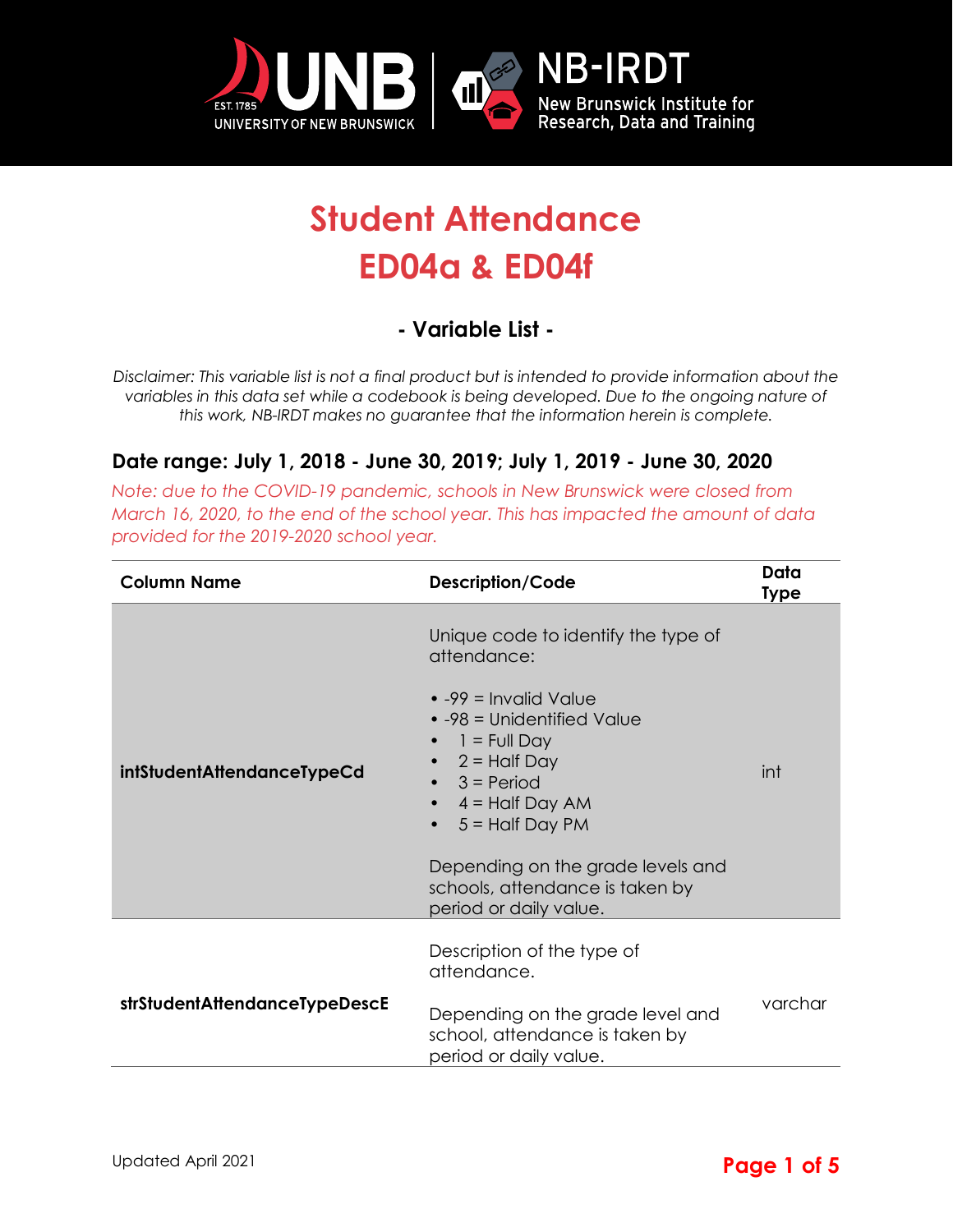| <b>intStudentAttendanceStatusCd</b> | Unique code to identify the status of<br>attendance:<br>$\bullet$ -99 = Invalid value<br>• -98 = Unidentified value<br>$1 =$ Present<br>$2 =$ Informed absence<br>$3$ = Unexplained absence<br>$4 = T$ ardy<br>$5 =$ Early departure<br>This value is used to identify the type<br>of absence.                                          | int     |
|-------------------------------------|-----------------------------------------------------------------------------------------------------------------------------------------------------------------------------------------------------------------------------------------------------------------------------------------------------------------------------------------|---------|
| strStudentAttendanceStatusDescE     | Description of the type of absence:<br>• Invalid value<br>• Unidentified value<br>• Present<br>• Informed absence<br>• Unexplained absence<br>• Tardy<br>• Early departure<br>This value is used to identify the type<br>of absence.                                                                                                    | varchar |
| intStudentAbsenceCategoryCd         | Unique code to identify the absence<br>category:<br>$\bullet$ -99 = Invalid value<br>$\bullet$ -98 = Unidentified value<br>1 = Illness<br>$2$ = Medical appointment<br>$3 =$ Bereavement<br>$4 = Out-of-school suspension$<br>$5 =$ Sports – non school related<br>98 = Unexplained absence<br>99 = Other Informed absence<br>$\bullet$ | int     |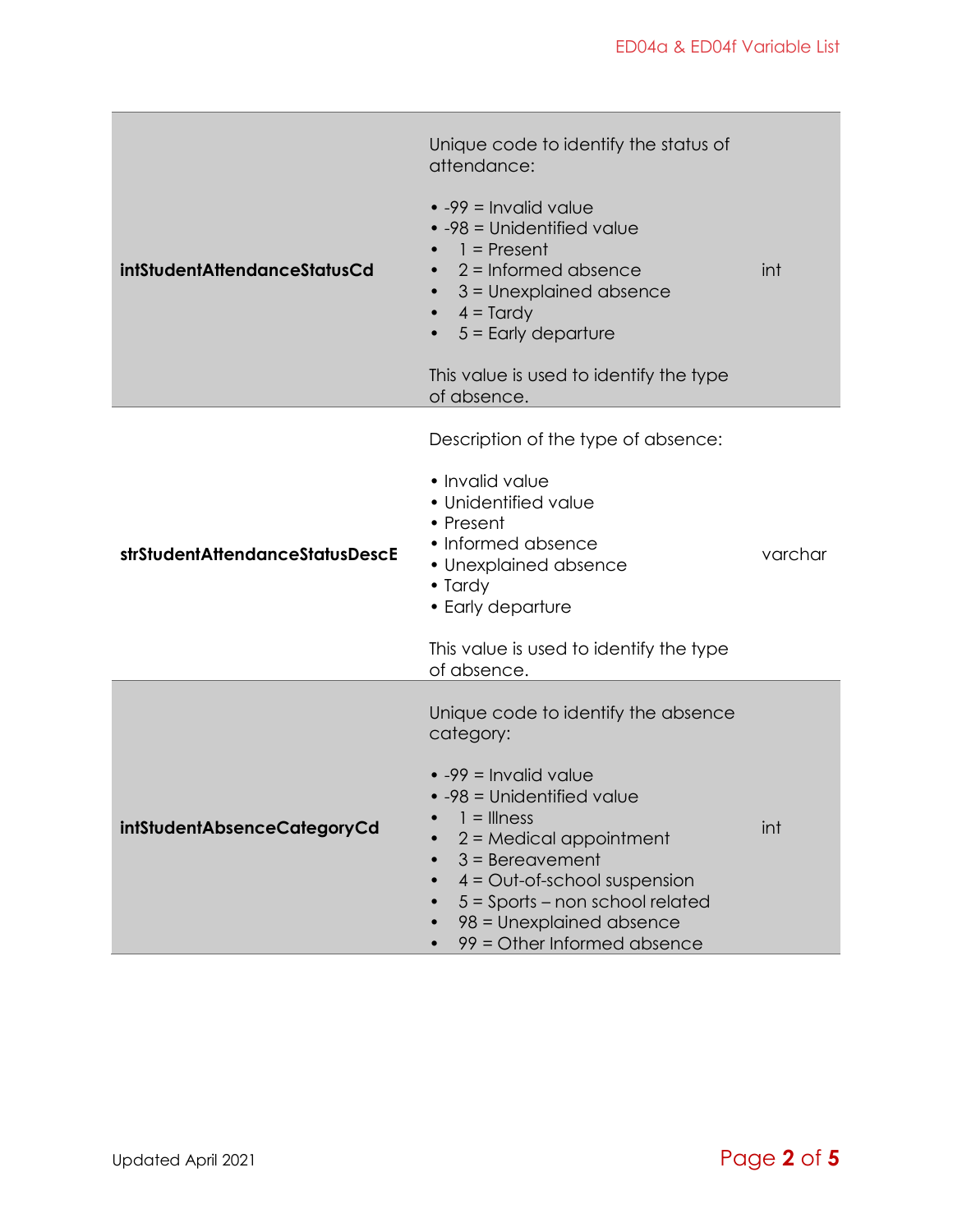|                                | Description of the absence category:                                                                                                                                                                                                                                                                                                                                                                                                                                                                                                               |         |
|--------------------------------|----------------------------------------------------------------------------------------------------------------------------------------------------------------------------------------------------------------------------------------------------------------------------------------------------------------------------------------------------------------------------------------------------------------------------------------------------------------------------------------------------------------------------------------------------|---------|
| strStudentAbsenceCategoryDescE | • Invalid value<br>· Unidentified value<br>$\bullet$ Illness<br>• Medical appointment<br>• Bereavement<br>· Out-of-school suspension<br>• Sports – non school related<br>• Unexplained absence<br>• Other Informed absence                                                                                                                                                                                                                                                                                                                         | varchar |
| <b>StudentCode</b>             | Student unique identifier                                                                                                                                                                                                                                                                                                                                                                                                                                                                                                                          | varchar |
| intGradeLevelCd                | Student grade level:<br>$\bullet$ -99 = Invalid value<br>$\bullet$ -98 = Unidentified value<br>$\bullet$ -30 = Infant / toddler<br>$\bullet$ -25 = Preschool<br>$\bullet$ -20 = Pre-kindergarten<br>0 = Kindergarten<br>1 = First grade<br>2 = Second grade<br>$\bullet$<br>3 = Third grade<br>$\bullet$<br>$4 =$ Fourth grade<br>$5 =$ Fifth grade<br>$\bullet$<br>$6 =$ Sixth grade<br>7 = Seventh grade<br>8 = Eighth grade<br>$9 =$ Ninth grade<br>$\bullet$ 10 = Tenth grade<br>$\bullet$ 11 = Eleventh grade<br>$\bullet$ 12 = Twelfth grade | int     |
| dtStudentAttendanceDate        | Absent date "yyyy-mm-dd"                                                                                                                                                                                                                                                                                                                                                                                                                                                                                                                           | date    |
| strSchoolYear                  | School year (ex. 2019-2020)                                                                                                                                                                                                                                                                                                                                                                                                                                                                                                                        | varchar |
| strOrganisationNameE           | Name of the school                                                                                                                                                                                                                                                                                                                                                                                                                                                                                                                                 | varchar |
| strOrganisationIdentifier      | School number                                                                                                                                                                                                                                                                                                                                                                                                                                                                                                                                      | varchar |
| strDistrictAcronym             | District acronym:<br>• Anglophone sector<br>(ASD-E, ASD-N, ASD-S, ASD-W)<br>• Francophone sector<br>(DSF-NE, DSF-NO, DSF-S)                                                                                                                                                                                                                                                                                                                                                                                                                        | varchar |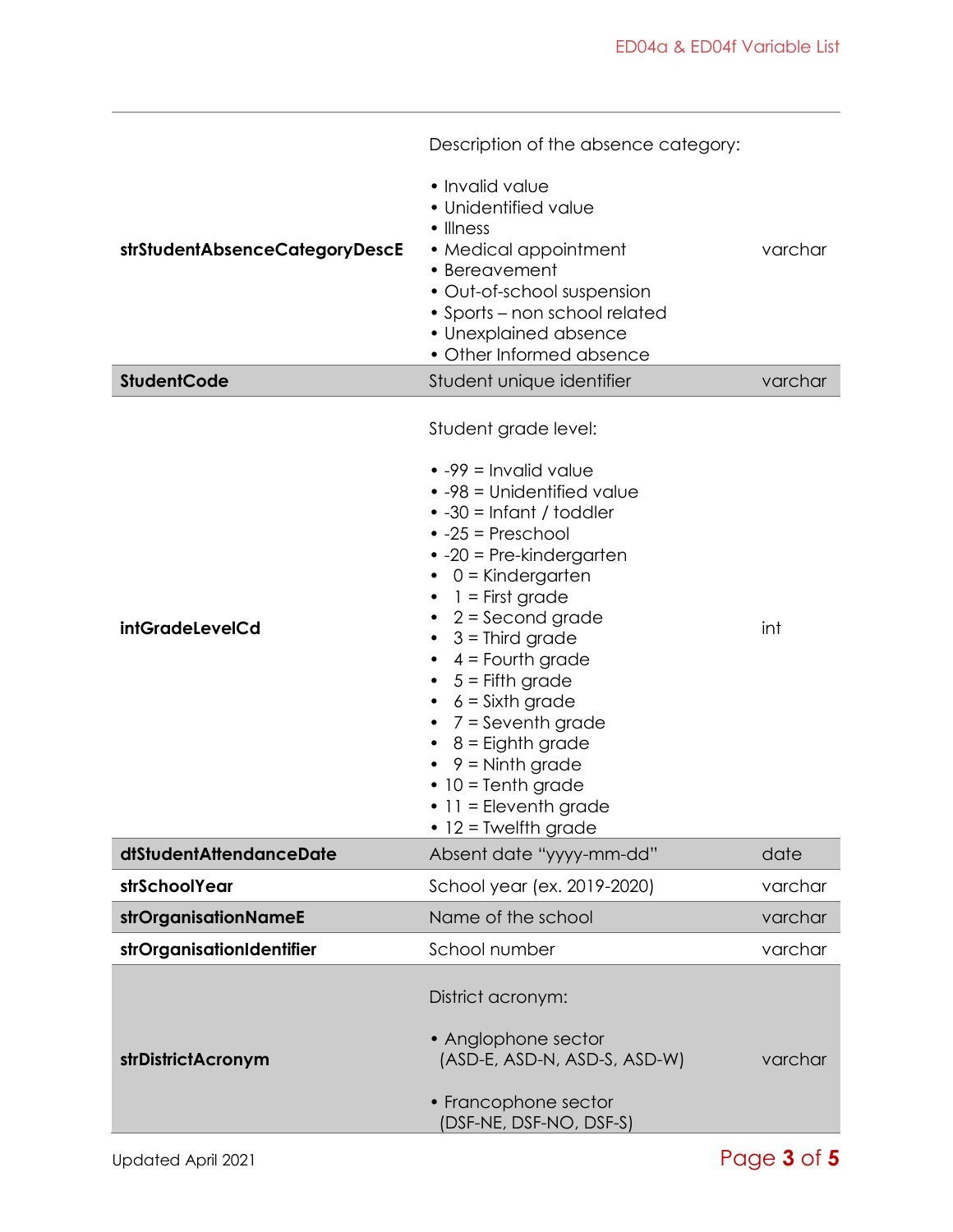| strCourseIdentifier  | Course identifier                                                                                                             | varchar |
|----------------------|-------------------------------------------------------------------------------------------------------------------------------|---------|
| <b>strCourseName</b> | Course name                                                                                                                   | varchar |
| strStructureID       | Type of attendance taken by the<br>school:<br>$\bullet$ D = Daily<br>• $P = Period$                                           | varchar |
| dtClassBeginningTime | Time class begins<br>Only available for schools that take<br>period attendance<br>Only available for 2019-2020 school<br>year | time    |
| dtClassEndingTime    | Time class ends<br>Only available for schools that take<br>period attendance<br>Only available for 2019-2020 school<br>year   | time    |
| strPostalCode        | Student's postal code                                                                                                         | varchar |